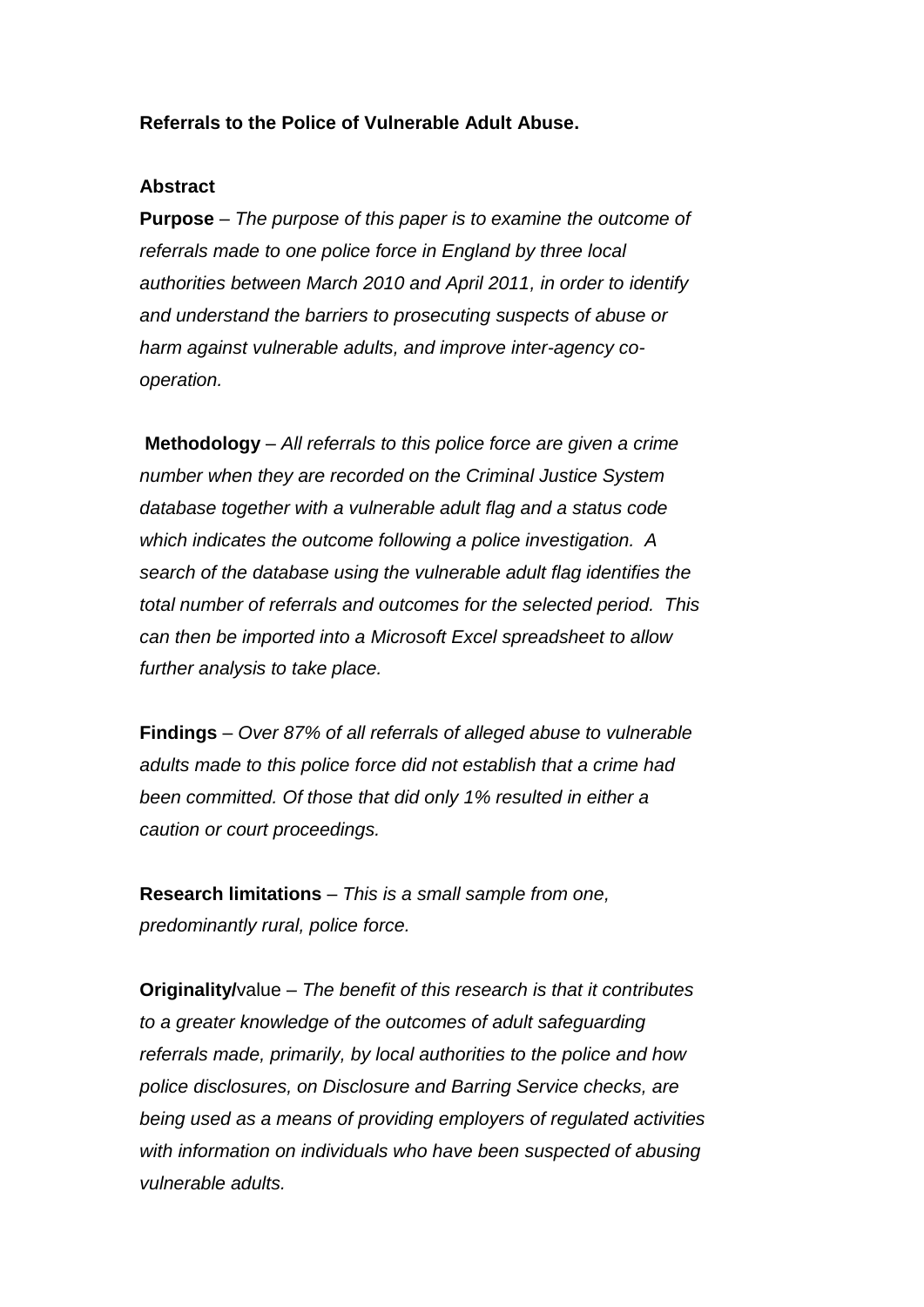**Keywords** – *vulnerable adults, safeguarding, abuse, harm, referrals, police, suspects, prosecution.* 

**Paper type** – *Research* 

## **Introduction**

Consideration should always be given to safeguarding vulnerable adults from abuse; however, as individuals are living longer, the increasing number of people with dementia (Alzheimer's Society, 2012) and other age related illnesses is placing a greater responsibility on families and the state to care for them. Aligned with this responsibility is a requirement to understand the outcomes of referrals, primarily made by local authorities and the police, to identify the barriers to prosecuting suspects, safeguarding adults who as they grow older become increasingly vulnerable and to improving inter agency working.

Vulnerable adults are an increasingly 'at risk' group and acknowledging the complexities of taking positive action against suspects and perpetrators of abuse and making them criminally responsible for their actions provides a new dynamic to the safeguarding adult debate.

The Care Act 2014 confirms an adult is vulnerable when the 'local authority has reasonable cause to suspect that an adult in its area has needs for care and support, is experiencing, or is at risk of, abuse or neglect, and as a result of those needs is unable to protect himself or herself against the abuse or neglect or the risk of it'.

However, at the time of this research the Act had not received Royal Assent therefore the definition used to explain who would be considered a vulnerable adult is found in the document 'No secrets' - 'A vulnerable adult is a person[aged 18 years or over] who is or may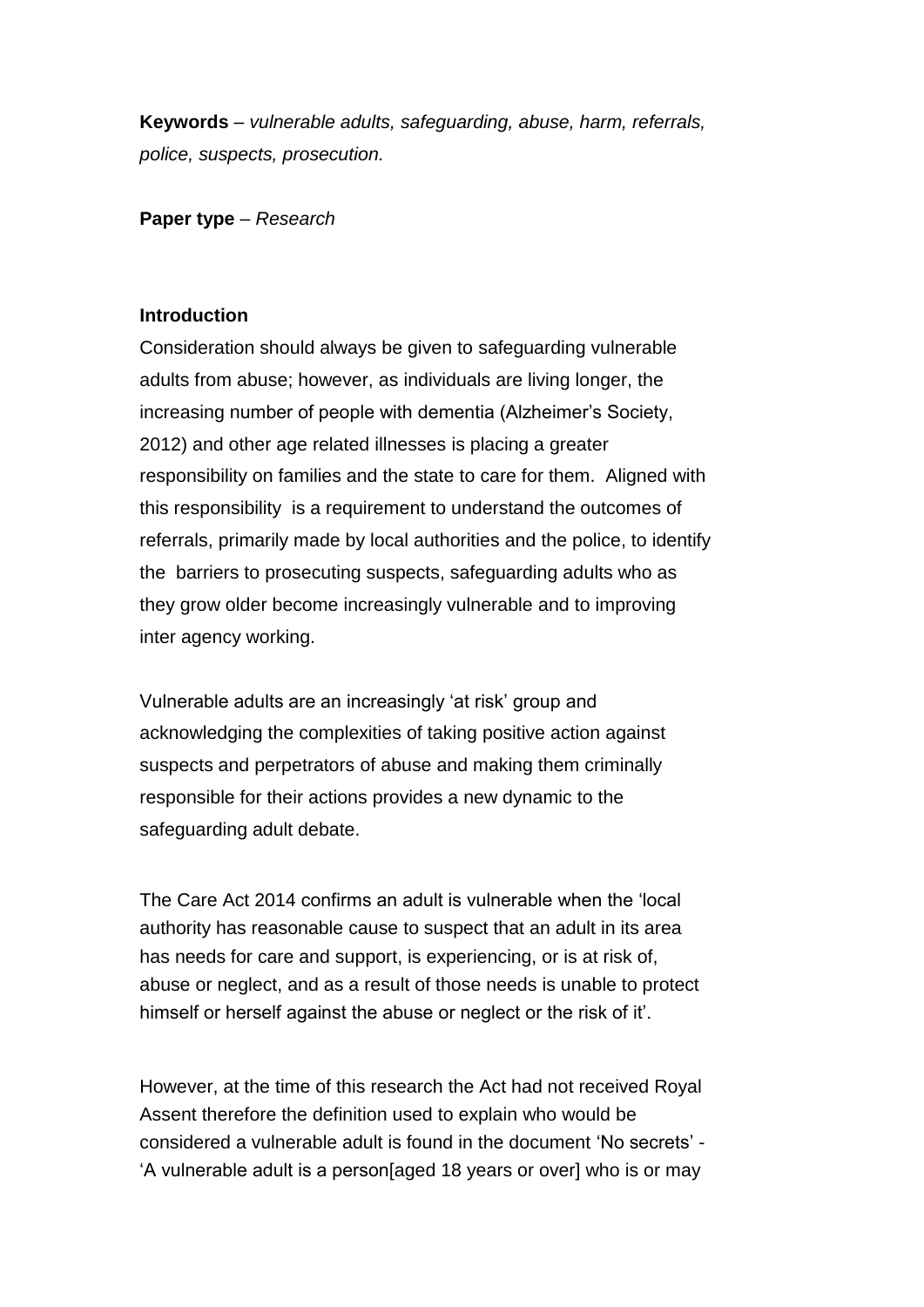be in need of community care services by reason of mental or other disability, age or illness; and who is or may be unable to take care of him or herself, or unable to protect him or herself against significant harm or exploitation' (DOH, 2000, p8).

This study examined referrals made by 152 local authorities in England from April 2010 to March 2011, as published by the National Health Service Information Centre. Those findings were compared to the outcome of referrals made to one police force by three local authorities, in the same county, over the same period. The data from the two studies differs slightly due to collection information variables.

As an example, the National Health Service collected details of referrals submitted to them from Councils with Adult Social Services Responsibilities (CASSRs), whereas the police data contained only those referrals which the local authority considered appropriate to refer onto the police. However, within both pieces of research the number of incidents when police action was taken can be established.

Both studies concluded that over 87% of all referrals made, either to the local authority or to the police, did not meet the threshold to bring a criminal prosecution. Therefore one method utilised to safeguard vulnerable adults was to consider police disclosure of relevant information on a Disclosure and Barring Certificate to employers in regulated activities such as care provision managers.

#### **Background**

Under sections 5-7 of the Crime and Disorder Act 1998, Local Safety Partnerships were established with responsibilities that included delivering Safer Communities. The Department of Health 'No secrets' guidance document recommended that local agencies should work together to prevent the abuse of vulnerable adults and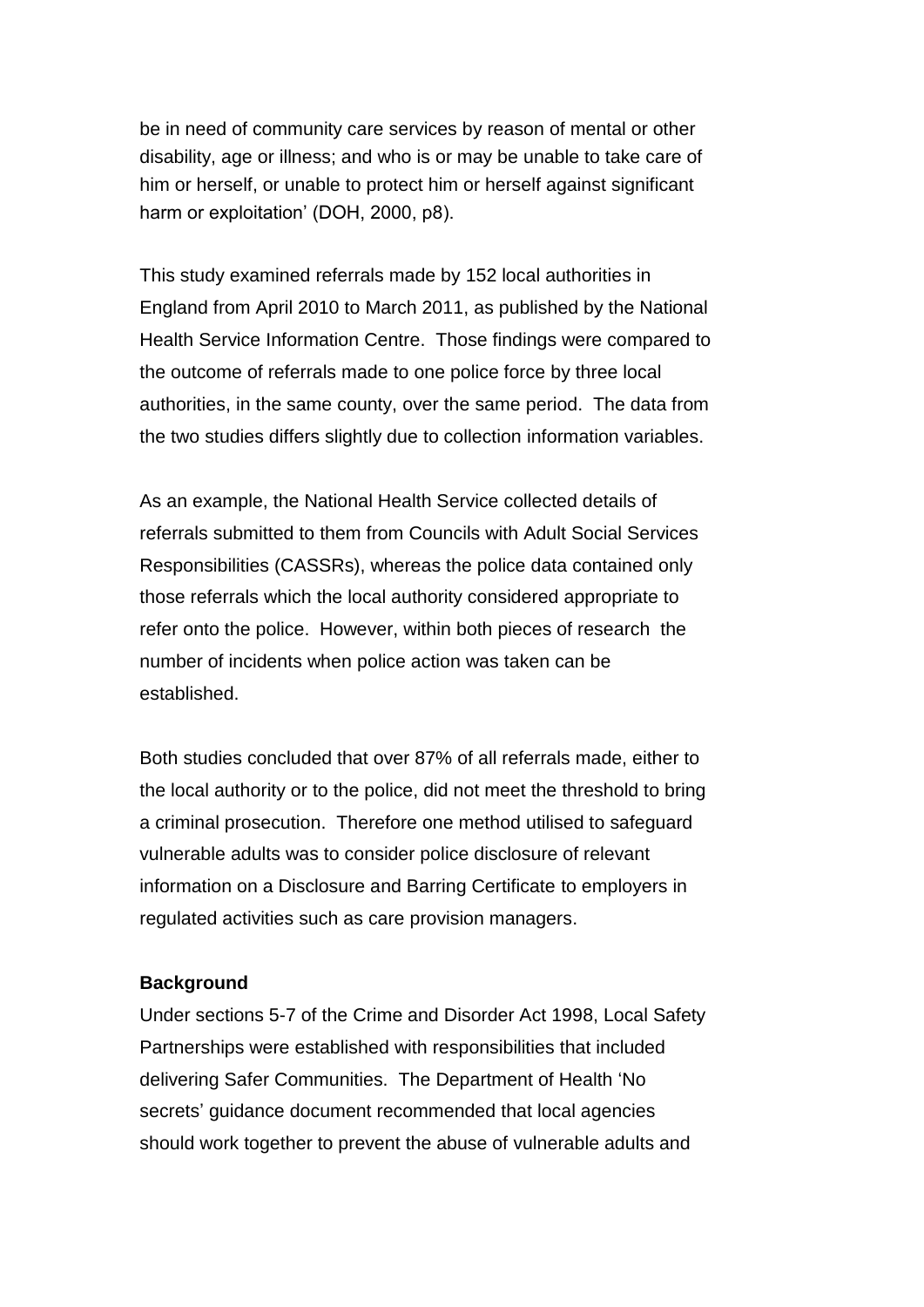that if prevention fails, they should 'ensure robust procedures are in place for dealing with incidents of abuse' (DOH, 2000, p.1).

A framework of good practice standards in relation to safeguarding adults, as recommended by the Association of Directors of Social Services (2005, p.3), developed the perpetrator prevention aspect further. It recommended 18 additional actions to checks made against the Protection of Vulnerable Adults list, enhanced Criminal Record Bureau (CRB) checks and information sharing in relation to suspects via the Multi Agency Public Protection Arrangements (NHSIC, 2005, p18-23).

Mansell *et al* (2009, pp.23-38) studied referrals of alleged abuse made in two local authorities in England between 1998 and 2005 and the outcomes in relation to victims, the type of abuse and perpetrator characteristics. Fyson and Kitson's paper (2012, pp.92-103) reported victim outcomes of adult safeguarding alerts from one local authority in England. Neither study, nor that of the NHS Information Centre in 2012, looked at the outcomes from a police perspective, particularly in relation to crimes, suspects and perpetrators of abuse or harm.

In 2007, a study of the abuse and neglect of older people in the UK by the Department of Health established that 4% of people aged 66 years or over reported mistreatment by a family member, close friend, care worker or acquaintance, who were being relied upon to provide care, with 53% of those family members living in the same household (DOH, 2007, pp8-37).

By March 2012, the National Health Service Information Centre had published a paper detailing the outcomes of safeguarding referrals of vulnerable adults at risk of, or being abused or harmed in England (NHSIC, 2012). Although the report states that the data is presented as experimental statistics 'undergoing evaluation', it was, at that time,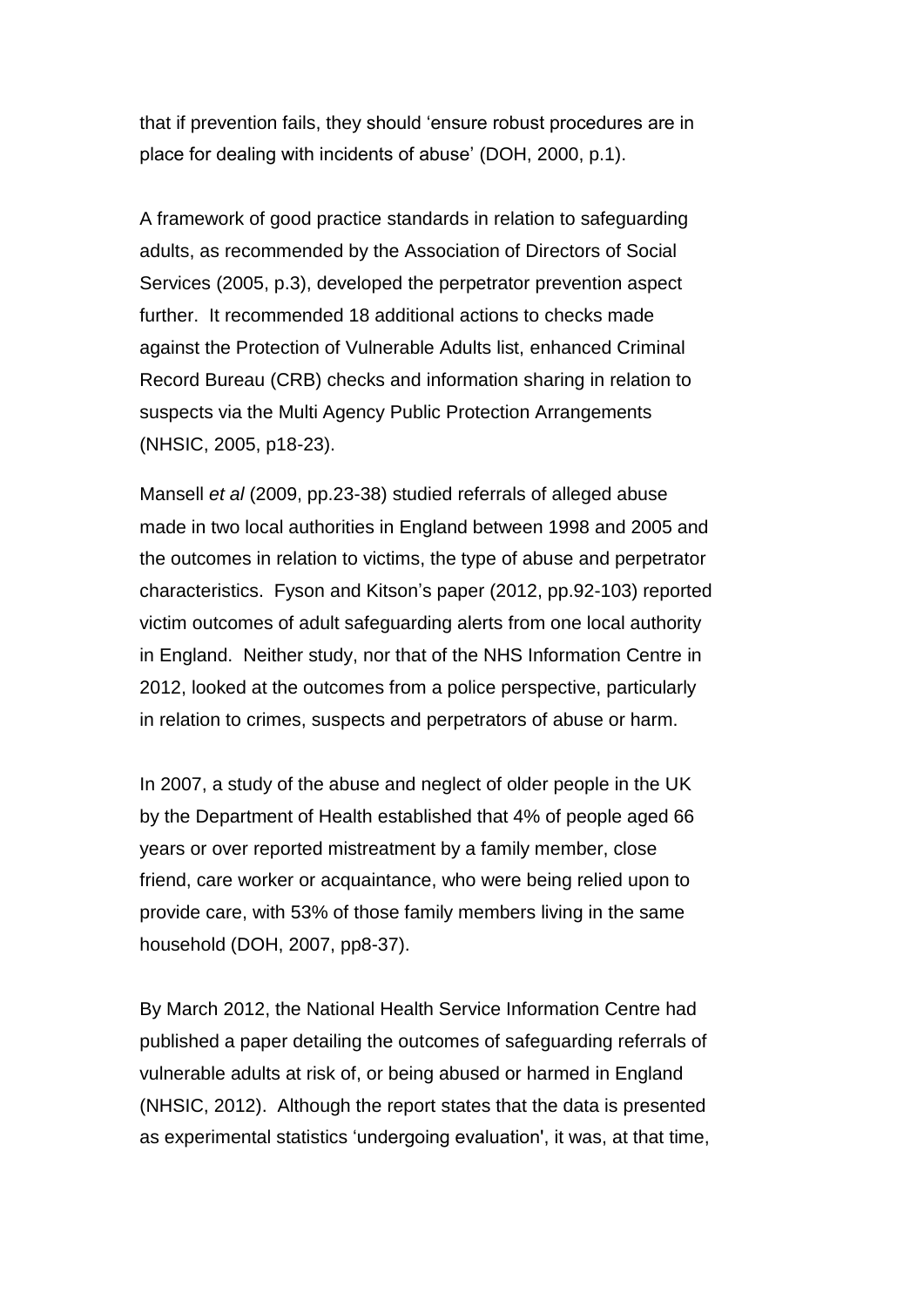the most comprehensive information from which to establish the detail and outcomes of alleged abuse against vulnerable adults.

Despite recommendations from the Department of Health (2000, p.14) the Association of Directors of Social Services (2005, p.3) and practitioners (Collins, 2010, p.5) to develop a framework for responding to referrals, no agency has collected information relating to the outcome of referrals made to the police. Nationally, statistical information gathered by local authorities in relation to adult abuse is collected by client type and the age of the individual, whilst statistics produced by the police relate to the variables the force considers relevant.

In the 2012 annual Safeguarding Adults returns made to the NHSIC, local authorities reported 83,410 referrals had been made to them during the previous year from which it could be established that victims of physical abuse accounted for 30% of all referrals, with financial abuse recorded at 20%. Only 1% resulted in a caution or conviction and 5% in some form of non-specific police action. There are no recorded referrals for Multi Agency Public Protection Arrangements and no recorded 'action under the Mental Health Act' (NHS, 2012, p.47). Of all the completed referrals of alleged vulnerable adult abuse in England for the period of April 2010 – March 2011, only 6% resulted in any form of police proceedings.

The previous Labour government's strategy to 'narrow the justice gap' sought to tackle weakness in the criminal justice process, the difficulty, as Garside (2004, p.8) highlighted, is that 'different understandings of known crime lead to different conclusions about the attrition rate'. Similarly, to date, there is no standard definition of a vulnerable adult used by the 43 police forces in England and Wales. This study aims to establish an understanding of the outcomes of alleged abuse or harm and how the disclosure of referral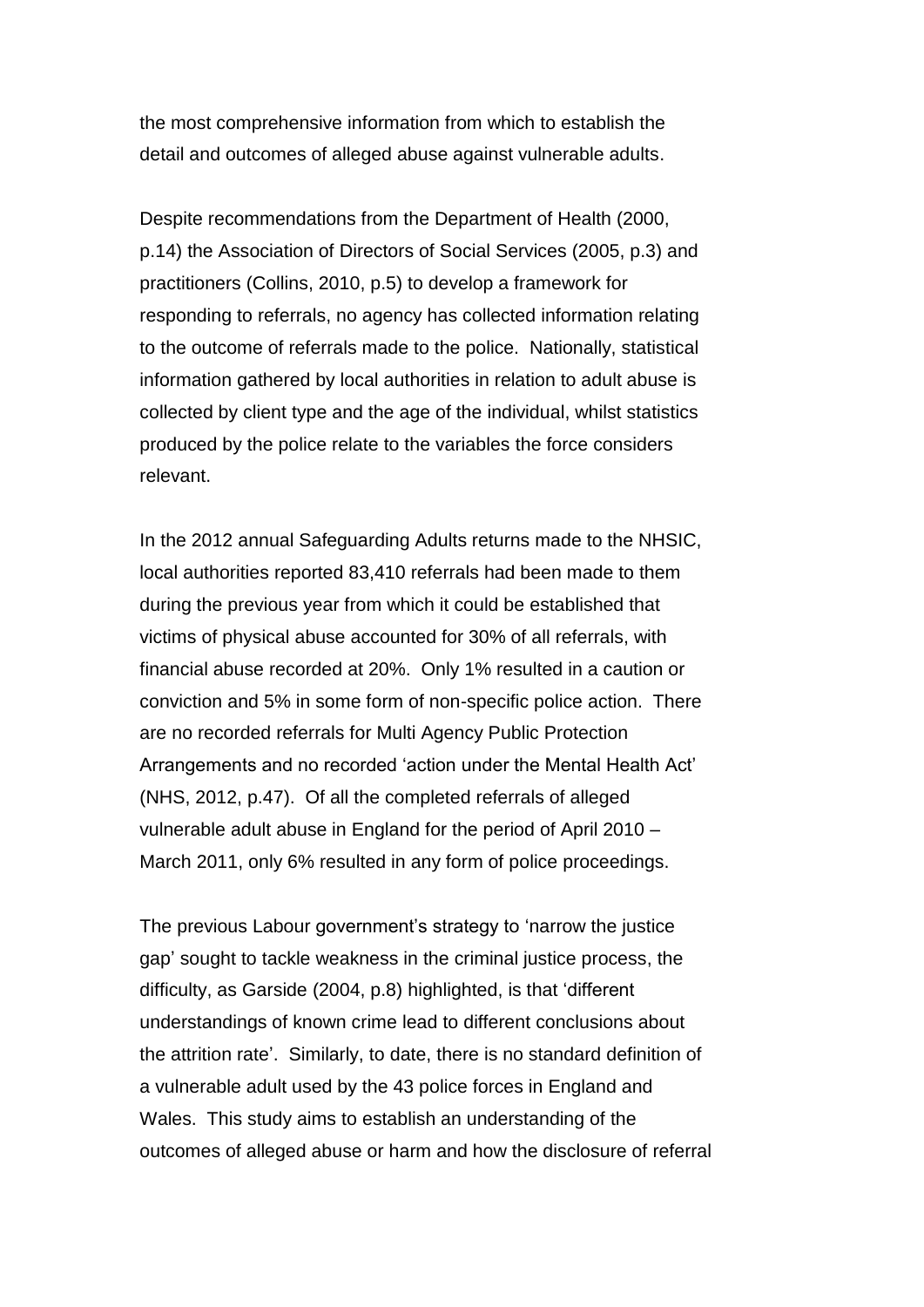information by the police on enhanced Disclosure and Barring Service (DBS) certificates contributes to safeguarding measures.

## **Methodology**

Data stored on the Police Criminal Justice System data base has been collected for policing purposes and whilst this research was unobtrusive, it utilised the information as secondary data for research purposes. The aim of the data collection was to identify two specific variables: the first was the number of referrals received between April 2010 and March 2011 and the second was the outcome of those referrals.

A referral is made to the police either by local authority social services, a police officer during the course of routine enquiries or by a member of the public who believes a vulnerable adult may be at risk of harm or abuse. In all cases the incident is given an investigation number and a 'VA' flag. A safeguarding adult coordinator from the local authority will, in liaison with the police, determine if a single or joint agency approach should be taken and the police alone will determine whether a crime has been committed. A status code will also be added indicating the outcome following an investigation in compliance with the Home Office counting rules.

Using a structured query language tool in Microsoft Excel a data base was created which captured all vulnerable adult referrals. The data base was broken down into two data sets of outcomes: those where a crime had been established and those where a crime had not been established.

#### Table 1

The 368 single agency referrals found that no police involvement was required as a crime had not been established. The incident was dealt with by way of a 'single agency' investigation by the local authority. The term single agency is used by this police force where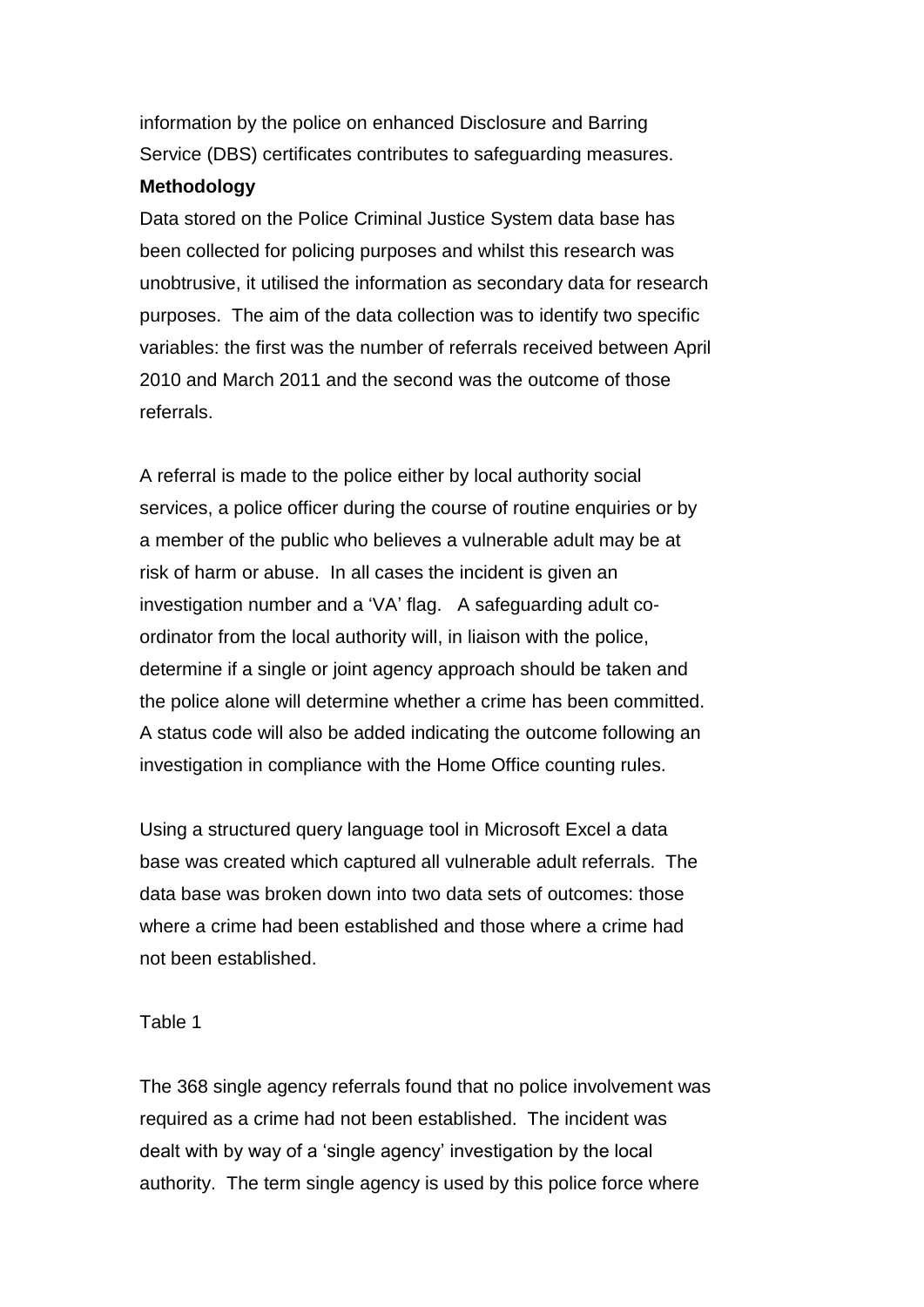it has been agreed that there is no immediate role for the police, but where the physical, psychological, financial or emotional well being of the adult appears to have been affected by the incident.

Within the 367 undetected crimes category these included incidents where a crime had been committed a suspect identified but where the police were unable to bring a prosecution because of insufficient evidence, the physical or mental health of the victim/suspect or because either the victim or suspect had subsequently died. Undetected crimes also include crimes where there is no suspect (Home Office Counting Rules, section a–c, 2013).

In some undetected cases there may be a suspect but the crime failed the public interest test to bring a prosecution by the Crown Prosecution Service. Circumstance where this outcome is likely is where the suspect 'has already been made the subject of a sentence' or 'the offence was committed as a result of a genuine mistake or misunderstanding' (Home Office Counting Rules, annex b, 2013).

Conversely, 6 individuals were arrested on suspicion of committing a crime against a vulnerable person. However, they were released from police bail as there was insufficient evidence to charge them with an offence. Therefore the primary difference between an undetected crime and a suspect being released without being charged is that the police have arrested a suspect but did not have sufficient evidence to charge them.

A non custodial interview took place on four occasions as part of the police process of gathering information and whilst 1 crime remained recorded no additional verifiable information was found to conclude that a crime had taken place (Home Office Counting Rules, section c, 2013).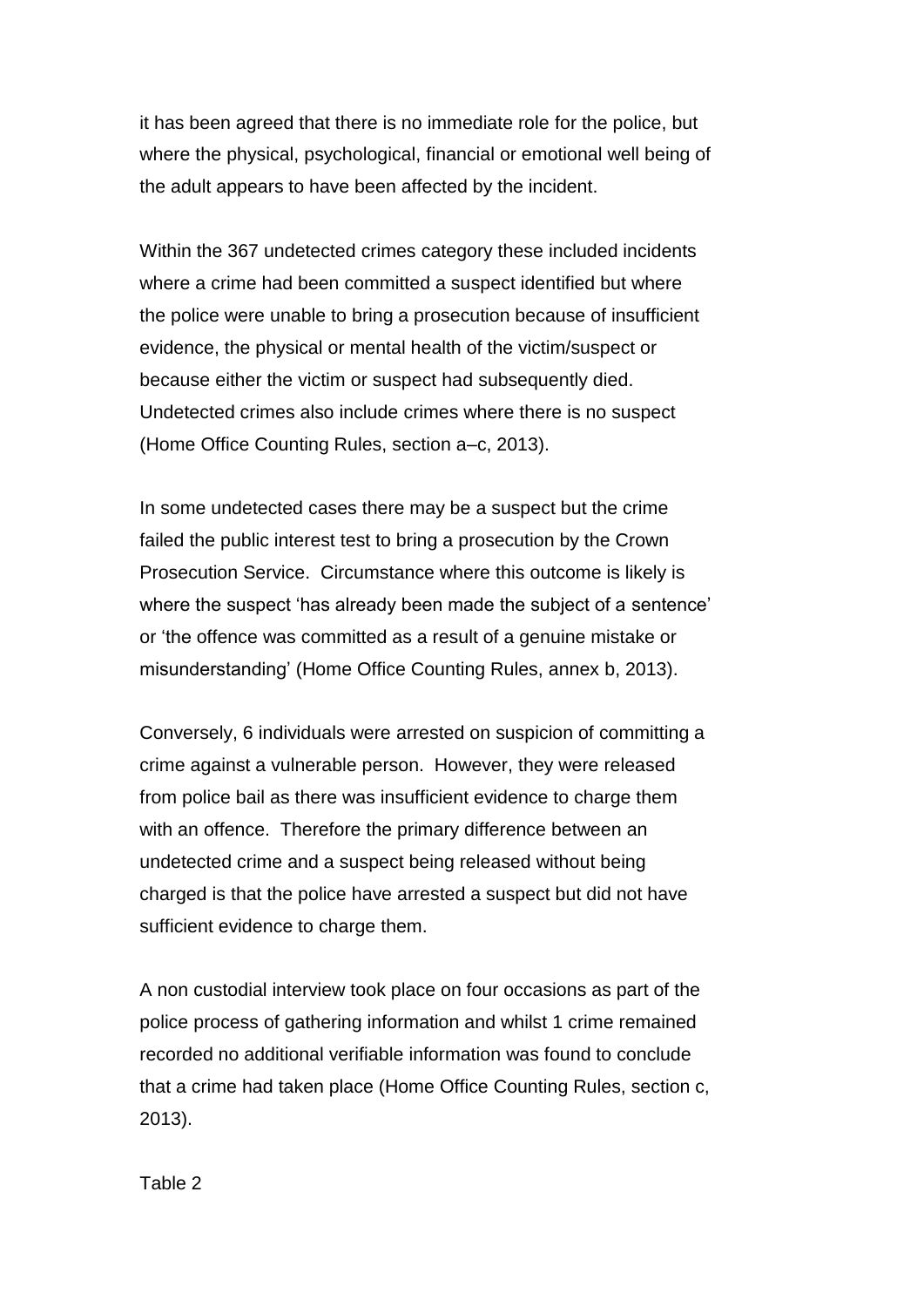Whilst the police will offer emotional and practical support to a victim of crime throughout the criminal justice process, the victim has the right to opt out under the Code of Practice for Victims of Crime.

Out of the 108 crimes investigated by the police force the following outcomes were recorded.

## Table 3

From those referrals where a crime was established but there was insufficient evidence to bring a criminal prosecution, a civil case could be considered if there was enough evidence that, on the balance of probabilities, an individual had committed a civil wrong upon another individual.

If a victim exists then a crime is recorded. However, not all crimes will be investigated, for example, when a vulnerable adult commits a crime against another vulnerable adult, the police are unable to prove *mens rea, a* guilty mind*,* or that the offender/victim has the mental capacity to undertake the criminal justice system process.

The Advocacy Training Council contends that 'any one single definition of vulnerability based on age, incapacity, impairment or medical condition may not reflect the nature of the vulnerability that a particular individual may face at different times and different environments'(2014). This argument is developed further by Steve Foster who contends that 'there are bound to be conceptual difficulties, especially when the primary offence embraces different states of mind' (2015).

In relation to the 20 referrals that were concluded 'victim did not wish to pursue a prosecution', in 13 cases the suspect was related to, and the carer for, the vulnerable adult where there was an expectation of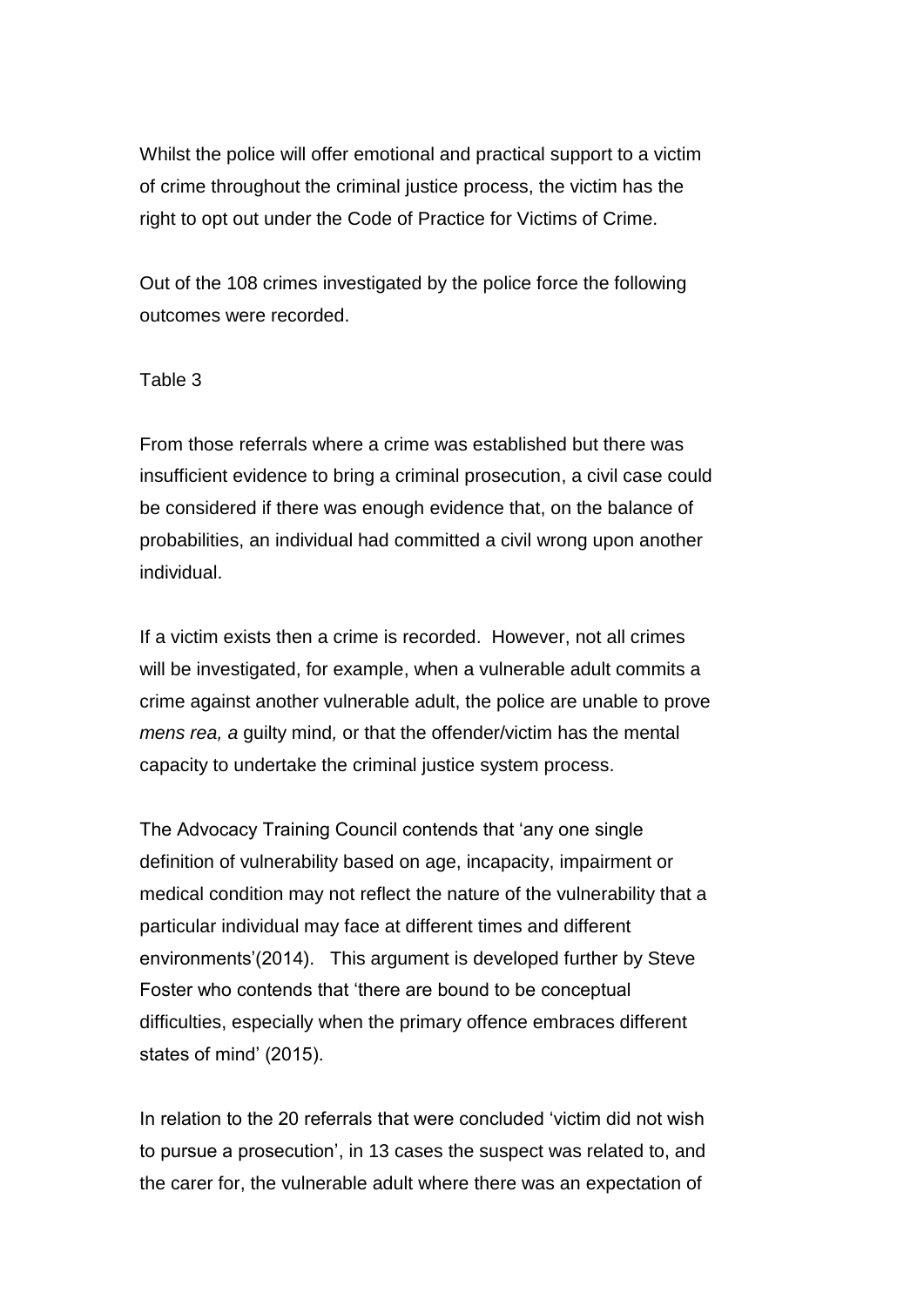dependency and reliance. Barriers included fear of reprisal or abandonment, factors which contribute to how the abuse can remain hidden. In these cases the crimes could have been reclassified and investigated as domestic abuse. Consideration should also be given to abuse due to frustration and/or the inability of the carer to cope.

In 3 cases the suspect was employed in the residential care home where the vulnerable adults resided and in 1 case the suspect was a carer through a private arrangement with the vulnerable adult. In the remaining 2 cases the victim did not have an association with the suspect.

In the 11 crimes that were cancelled, 7 cases referred to adult females considered vulnerable due to mental health concerns. The females had made complaints to the police that they had been raped, however, an investigation into the complaint found evidence to confirm that sex had been consensual and subsequently the complaint was retracted.

Successful prosecutions were brought in 2 cases relating to abuse of position, 1 case of fraud by false representation where a cheque had been forged and 1 case of theft of money. Unsuccessful prosecutions related to rape, sexual assault and theft.

The Crown Prosecution Service guidance on prosecuting crimes against older people recommends that reference should be made to policy documents 'where the case involves issues of disability, hate crime or domestic violence' (nd. p.3) and contends that 'more disability hate crimes are being committed than are currently being identified' (2015, p.2).

#### **Information on suspects**

Advice and guidance from the Association of Directors of Adult Social Services in 2005 recommended that directors are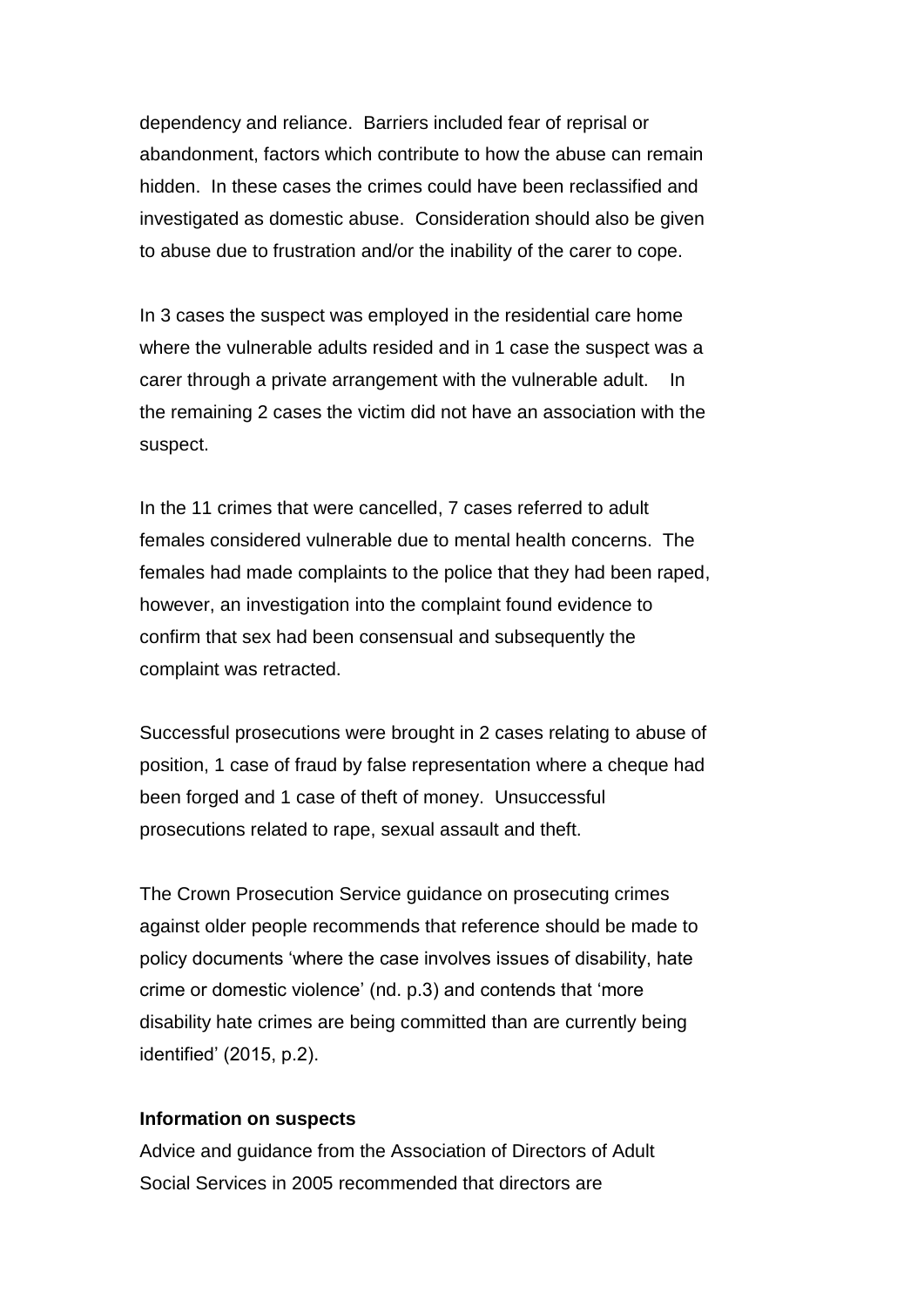'engaged with local criminal justice services to make sure victims get the same access to justice as everyone else (ADSS 2005, p.5). However the local authority's primary objective is in relation to safeguarding the vulnerable individual with considerations to the suspect as secondary.

Ms H, who worked as a domiciliary carer in a residential care home for the elderly, was reported to the police for slapping a male resident in an attempt to wake him up. The incident was witnessed by another member of staff, and denied by Ms H. However, no police action was taken as it was believed the witness was unreliable due to inconsistencies in her evidence. Ms H was dismissed from the care home, thus ensuring the safety of the residents.

Ms. H went on to apply for a domiciliary position in another care home. In her new position, Ms H came to the notice of the local Safeguarding Adult Team when an alert was raised in relation to her verbally abusing the vulnerable adults she was caring for in assisted accommodation. She was subsequently suspended pending an internal investigation. Together, these two pieces of information provide a pattern of behaviour which raises concerns when considering the contact Ms H. has, or will have, with vulnerable adults in her chosen occupation.

In another case, Mrs. M came to the notice of the police for shoplifting for which she was given a fixed penalty notice. However, Mrs M was known to the local authority Safeguarding Adult Team for verbally abusing a young person with mental health issues. Mrs. M subsequently applied to be a domiciliary carer in a local residential care home and, as the police had no knowledge of her behaviour towards vulnerable young adults, safeguarding concerns could not be considered for disclosure on her DBS certificate.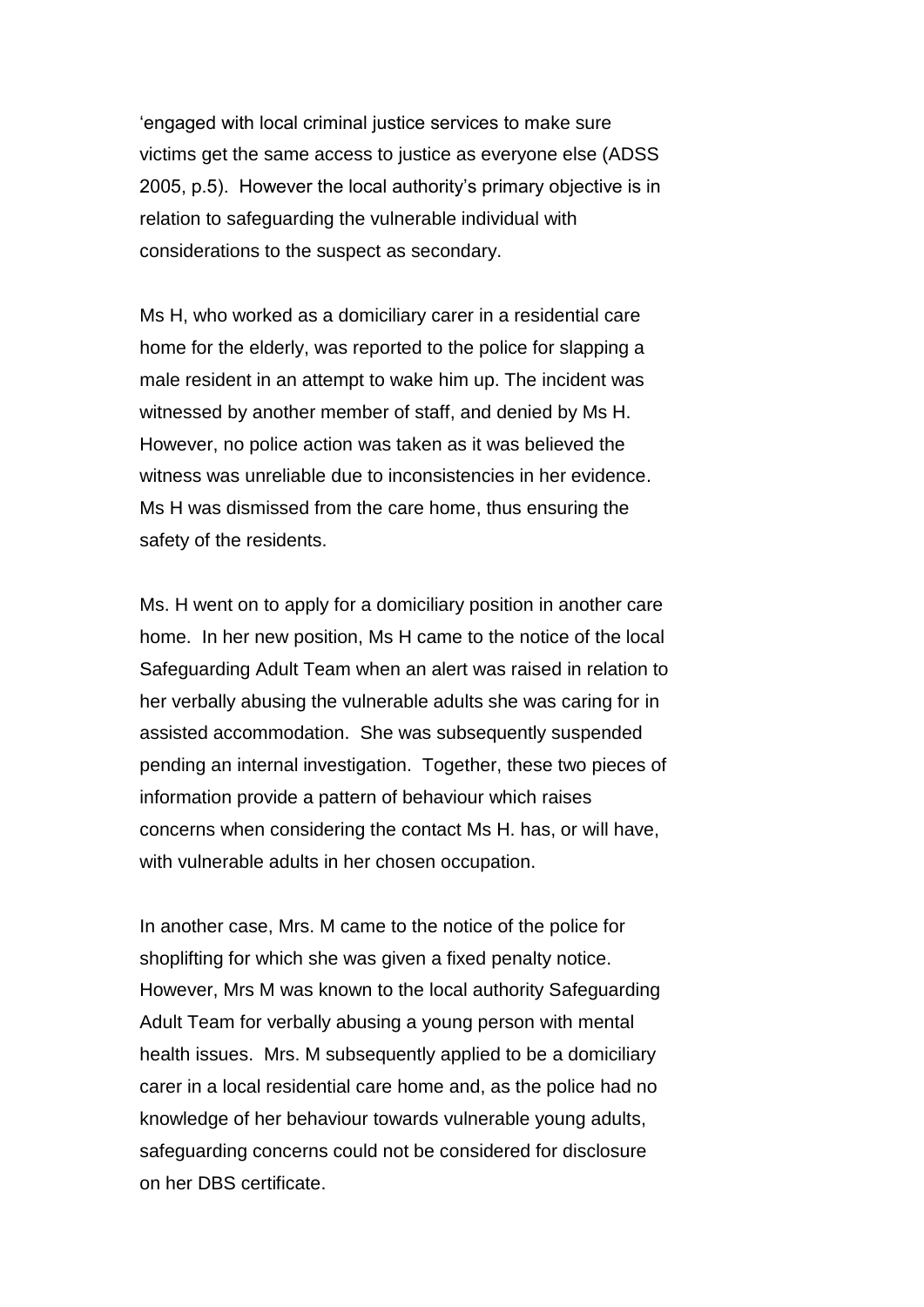Processing suspects through the criminal justice system is made complex when a relative, friend or neighbour is the victim's carer. Frequently the vulnerable adult is prepared to forgive or ignore the abuser's behaviour in case their care is jeopardised. In addition, friends and/or family carers are not required by law to be vetted and, as a consequence, some familial carers are found to have previous convictions related to abuse.

#### **Barring**

The Independent Safeguarding Authority (ISA) was established to make decisions on barring people who pose a risk when considering their employment with vulnerable groups. The Act was amended by the Protection of Freedoms Act 2012, which changed the responsibility on local authorities to make a referral to the DBS from a duty to a power.

However, the DBS can only bar an individual who has been or who may engage in regulated activity; that is the provision of community care services DOH, 2012, p.3). If a connection cannot be made between the suspect and their engagement in service provision to a vulnerable adult then that person cannot be barred. The only exception to this statutory requirement is when automatic barring takes place following a caution or conviction for a 'relevant' offence, such as, the supply of controlled drugs, sexual offences and ill treatment or neglect (Disclosure and Barring Service, 2014).

In these circumstances an automatic disclosure will be made to the DBS from the police Criminal Records Office and the individual will be automatically barred as a higher standard of proof is required for criminal proceedings, to the extent that there is no 'reasonable doubt' that a crime has been committed. In contrast civil law places the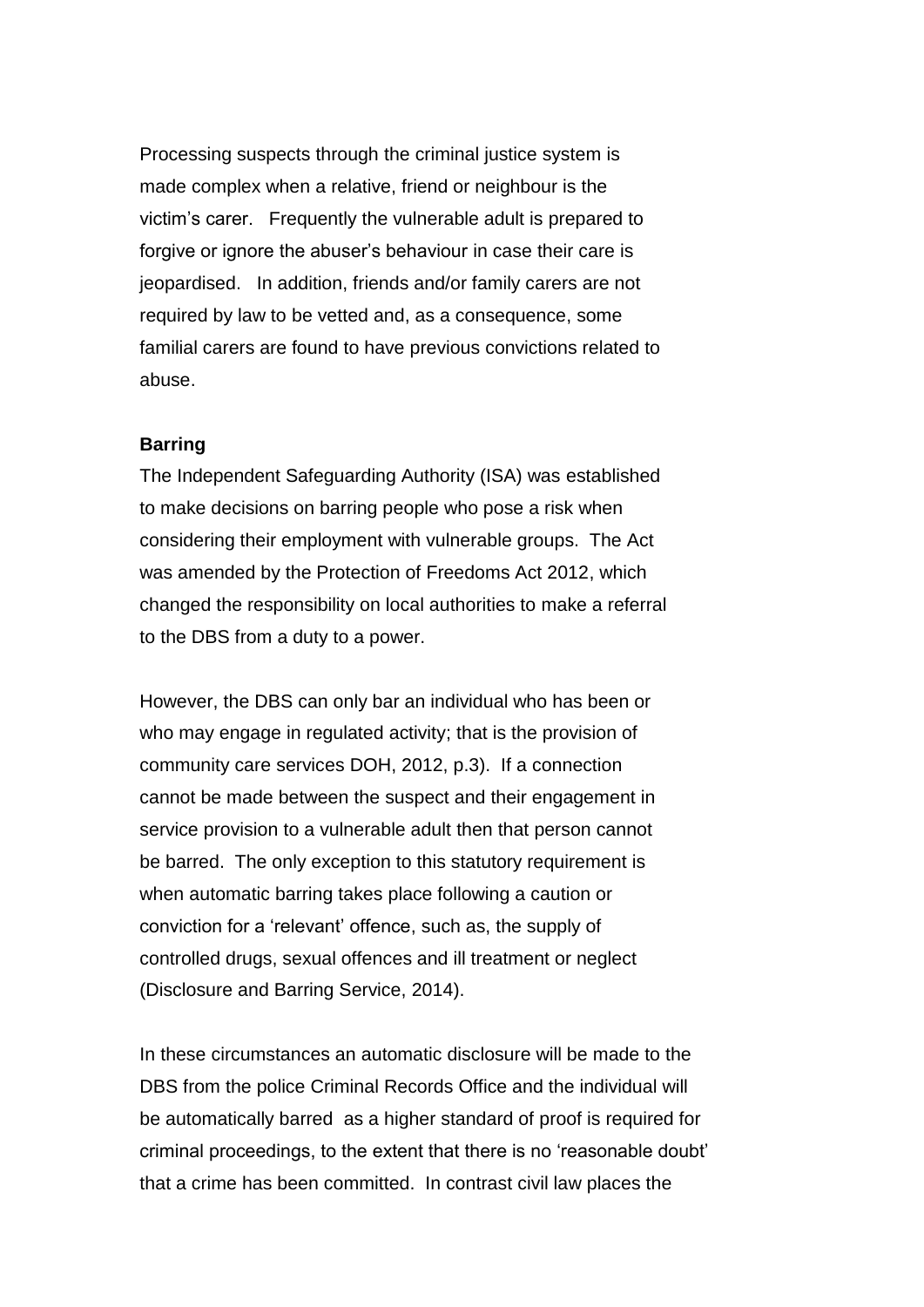burden of proof based on the balance of probabilities, that an offence is likely to have been committed than not.

The DBS has no legislative investigatory powers and no power to call witnesses to a tribunal (DBS, 2015). If the employer, or police, have been unsuccessful in gathering supporting evidence to confirm that the allegation is founded, then it is unlikely that barring will take place. Concern is raised therefore, when the Crown Prosecution Service cannot bring a prosecution against a suspect and they are dealt with by the local authority. In these circumstances, Social Services often advise the employer to apply their policy in relation to mis-conduct and to take the appropriate action, such as suspension or disciplinary proceedings.

In general, the outcome from this course of action is that the employee is dismissed leaving them free to find work within the same care environment, or regulated activity, elsewhere. The only courses of safeguarding action available to the police following a referral where there is insufficient evidence or a prosecution could not be brought, is to make a disclosure under Common Law or on a DBS certificate.

#### **Disclosures and Information Sharing**

In 1986, the Home Office circular 45/1986 introduced arrangements for checks on individuals working with children and expressed that 'police information should not be disclosed unless there are important considerations of public interest to justify departure from the general rule of confidentiality' and identified three exceptions, one of which was the protection of vulnerable members of society.

The Criminal Records Bureau, established under Part V of the Police Act 1997, formalised in legislation the procedure by providing employers with a certificate disclosing convictions, cautions,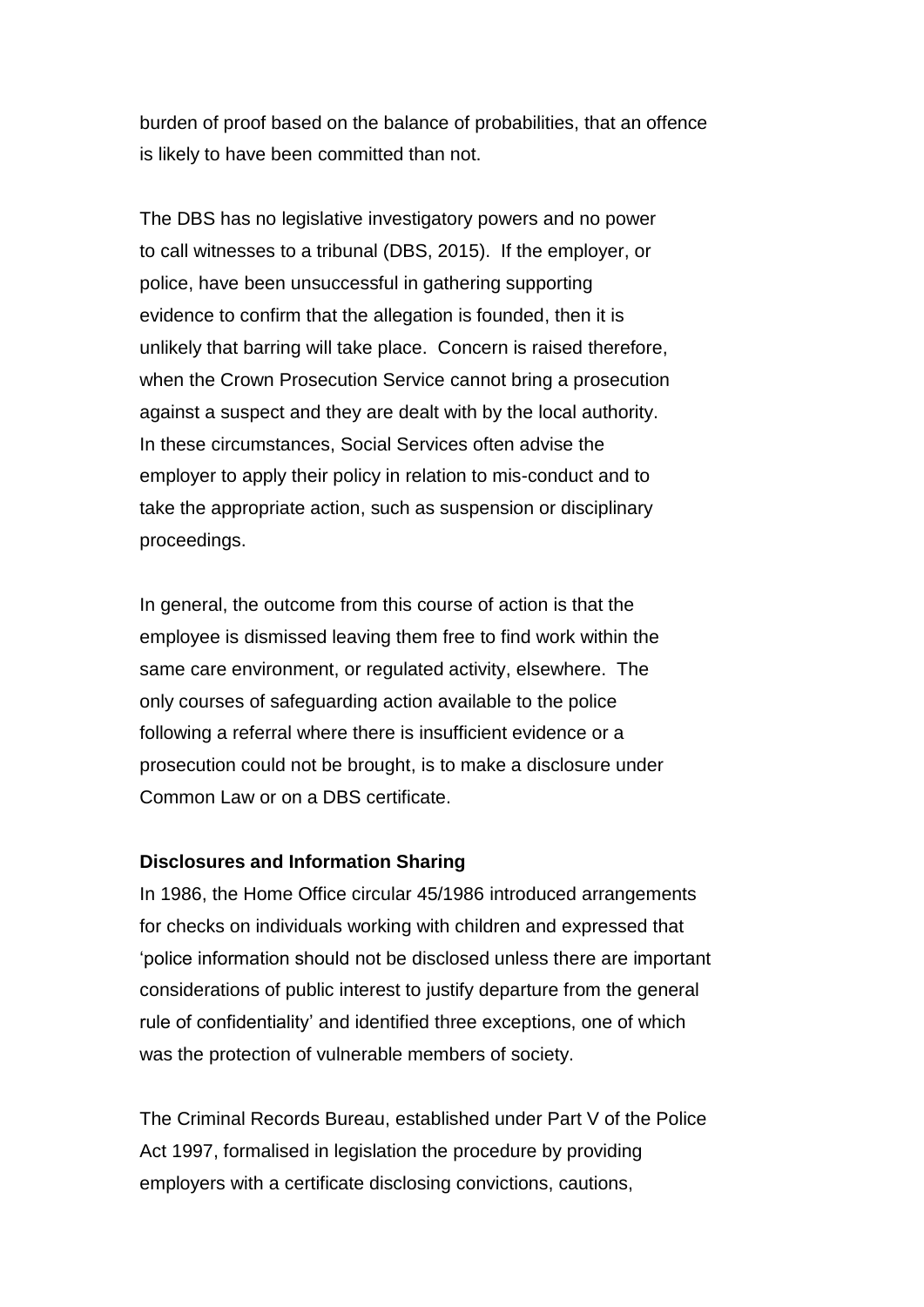reprimands and warnings. In the case of an enhanced check, information held by local police forces may also be disclosed if the Chief Officer considers it relevant to the post applied for and ought to be disclosed in order that safeguarding measures can be considered.

Following recommendations made by Lord Hope in R v Commissioner of Police of the Metropolis (2009, p.18), consideration should also be given to the impact a disclosure may have on the alleged perpetrator. Of concern is proportionality; the social need that vulnerable adults are protected against the risk of harm and the individual's right to respect for their private life under Article 8 of the European Convention on Human Rights (ECHR p.10). There is no presumption by Chief Police Officers to make a disclosure as this is a discretionary power, therefore information will only be disclosed for public protection and safeguarding purposes, even though this might negatively impact on the individual.

It must be noted that information provided by a police force on an enhanced DBS certificate is not a recommendation from the police to employ or not to employ, it is a means of providing information that might be relevant to that decision and for the employer and prospective employee to discuss the content and a decision made accordingly. In some cases this will lead to the employer putting in place measures to prevent and/or reduce the risk of harm or abuse to those persons in their care.

For example, if a fixed penalty notice has been issued by the police to an individual for theft and they are applying to be a domiciliary carer in the service user's own home, then consideration will be given to disclosing that information because it is believed to be relevant to the responsibilities of the role; a position of trust and honesty. Dishonesty, demonstrated by shoplifting, raises concerns when considering the unsupervised contact that carer will have with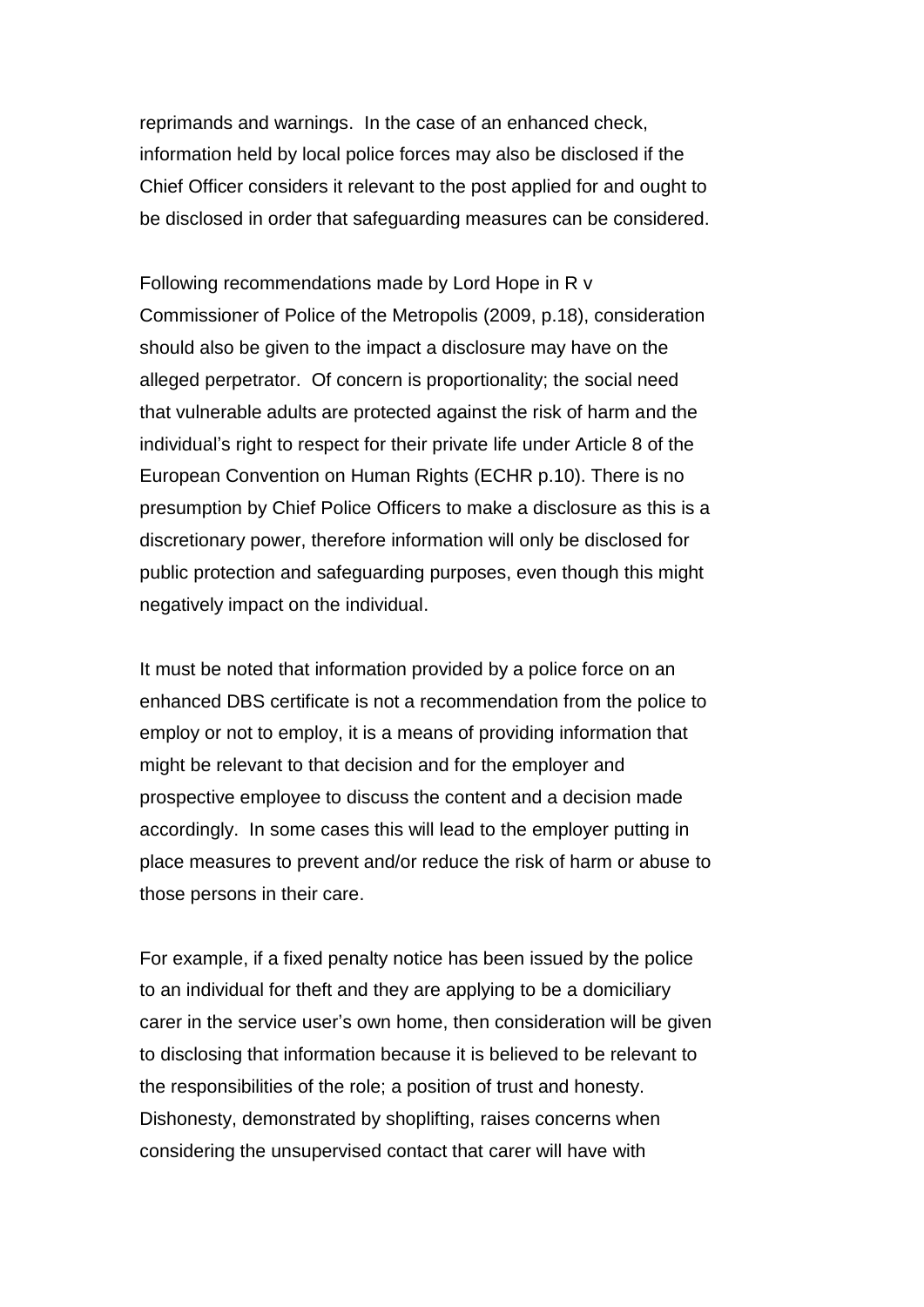vulnerable adults, and failure to disclose may place the service user in a position of risk from theft.

In some circumstances recruitment agencies consider dismissal to be a sufficient action to take. A cleaner, employed through an agency, by an 84 year old man frequently rang him outside her working hours causing him to experience alarm and distress. The matter was not reported to the police, who could have issued the cleaner with a harassment notice, but was dealt with by the agency who gave her a formal letter relieving her of her duties leaving her free to apply for similar roles with other recruitment agencies.

## **Conclusion**

These examples of referrals highlight a number of problems in relation to reporting incidents of suspected abuse or harm towards a vulnerable adult, not least of which is knowledge of the relevant legislation, which is extensive and complex, causing unclear expectations of the police.

Whilst financial, physical, discriminatory and sexual abuse is defined in legislation, psychological, emotional harm and neglect are more difficult to evidence and prosecute. It is worth noting that whilst the police are a law enforcement agency a comprehensive understanding of the Mental Capacity Act and risk is not widespread within the research force.

Stanley and Flynn, 2005, and Galpin and Parker, 2007, argue that a lack of understanding of mental health by practitioners has led to poor believability in relation to allegations of abuse. In addition, section 146 of the Criminal Justice Act 2003 places a duty on the courts to increase the sentence for any offence where it can be demonstrated the offender demonstrated hostility based on the victim's disability (CPS, 2015, p.2). Whilst a lack of a standard definition used by all agencies; health, social care and the police, for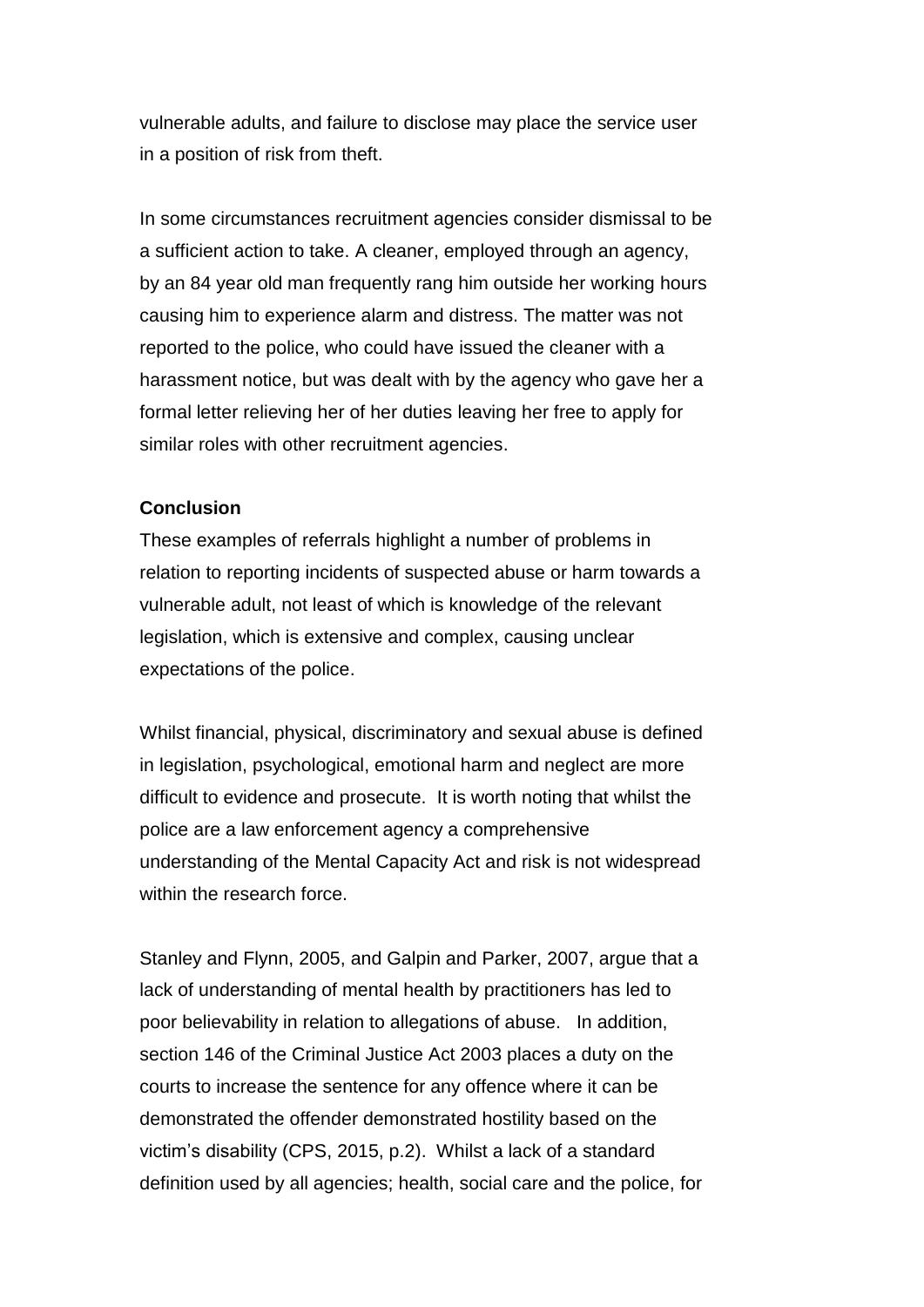a vulnerable adult has made assessing a victim of crime as 'vulnerable' a complex issue for police officers and therefore impacts on successful prosecutions.

Practitioner understanding would be raised if clarity in relation to what constitutes a criminal offence could be provided by the police as the circumstances of the victim will be significantly relevant. It is appreciated that organisational barriers such as silo working, confusion over roles and individual agendas prevents effective multi agency working however serious case reviews continue to suggest improvements can still be made.

Failure for agencies to share information and establish a joint response to abuse led to the murder of Steven Hoskin by individuals who deliberately targeted and abused him (SCIE, 2015). Whilst the subsequent Department of Health review into the abuse that took place at Winterborne View found that 'warning signs were not picked up or acted upon' (DOH, p.8). Policies need to provide clarity in relation to safeguarding and what constitutes hate crime.

Conversely the police would be assisted by an understanding of the local authority's legal responsibility to safeguard those individuals being harmed. Although there have been recommendations for the establishment of thresholds and pathways to determine which referrals should remain with the local authority or refer the alleged incident to the police (ADSS, 2005, p.25, Collins, 2010, p.5 and Ingram 2011, p.76), to date a national framework has not been established.

Improvements in responsiveness and effectiveness should begin with the development of co-ordinated, adequate multi-agency training to ensure professionals have the skills and knowledge required to support a quality assured safeguarding framework.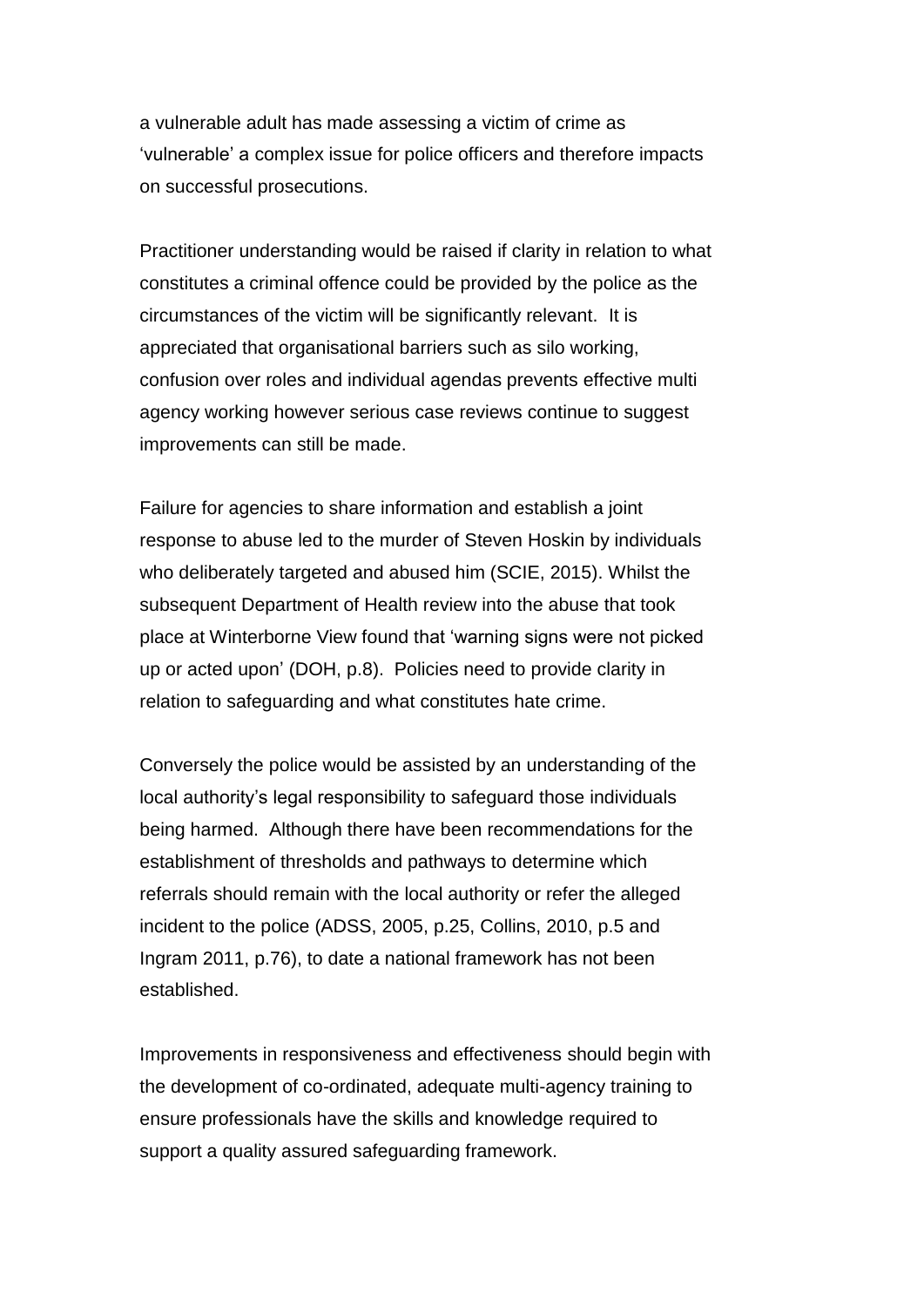Where a Multi Agency Safeguarding Hub does not exist, consideration needs to be given to establishing a gatekeeper, a police officer, who will be located within the local adult safeguarding unit, who will identify offences, provide support in relation to evidence gathering and identify prevention measures. By having a gatekeeper, the quality of referrals and supporting evidence will improve and the prosecution of suspects should increase. A gate keeper would also enable the co-ordination of low level triggers distributed across a range of agencies, establish patterns of abuse and/or neglect and monitor investigations.

Popular discourse (Fyson and Kitson 2012, p.98 and Filinson *et al,*  2008, p.18) appears to be that the police are only looking to prosecute, this is not the whole picture, putting the victim first and safeguarding are paramount policing objectives with emphasis on the development of best practice between the police and other agencies to safeguard adults at risk of harm. However, if the police cannot prosecute an individual suspected of abuse and/or harm to a vulnerable adult, it leaves that individual with the belief that they are unaccountable for their actions and their offending behaviour will continue.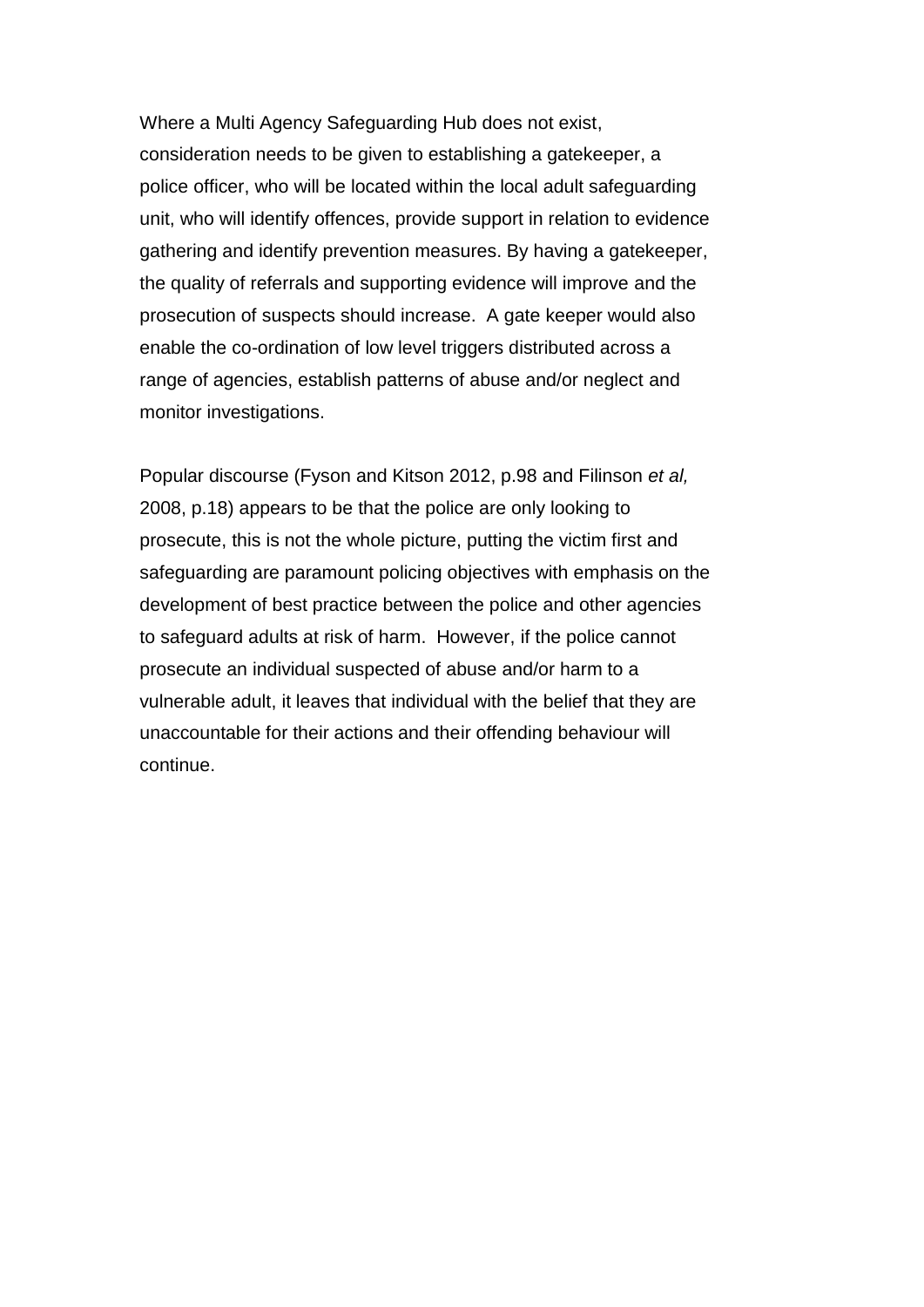Alzheimer's Society. *Demography, Projected Growth.* Retrieved from [www.alzheimers.org.uk/site/scripts/documents](http://www.alzheimers.org.uk/site/scripts/documents)

Association of Directors of Social Services (2005) *Safeguarding Adults* London: ADSS

Collins, M. (2010) Thresholds in Adult Protection. *The Journal of Adult Protection, 12(1),* 4-12*.*

Crown Prosecution Service (nd) *Guidance on Prosecuting Cases of Disability Hate Crime.* Retrieved from [www.cps.gov.uk/legal/d\\_to\\_g/disability\\_hate\\_crime](http://www.cps.gov.uk/legal/d_to_g/disability_hate_crime)

Department of Health and Home Office (2000) *No Secrets: Guidance on developing and implementing multi-agency policies and procedures to protect vulnerable adults from abuse.* London: Department of Health and Home Office.

Department of Health (2005) *Research Governance Framework for Health and Social Care* London: DOH

Department of Health (2007) *UK Study of Abuse and Neglect of Older People Prevalence Survey Report.* London: DOH

Department of Health (2012) *Regulated activity (adults). The definition of 'regulated activity' (adults) as defined by the Safeguarding Vulnerable Groups Act 2006 from 10th September 2012.* London: DOH

Department of Health (2012) *Draft Care and Support Bill.* London: DOH

Department of Health (2014) *Care and Support Statutory Guidance Issued under the Care Act 2014.* London: Williams Lea

Disclosure and Barring Service (2015) *Guidance DBS barring witness policy.* Retrieved from [www.gov.uk/government/publications/dbs-barring-witness-policy](http://www.gov.uk/government/publications/dbs-barring-witness-policy)

European Court of Human Rights. *European Convention on Human Rights*. Retrieved from [http://www.echr.coe.int/NR/rdonlyres/D5CC24A7-DC13-4318-B457-](http://www.echr.coe.int/NR/rdonlyres/D5CC24A7-DC13-4318-B457-5C9014916D7A/0/Convention_ENG) [5C9014916D7A/0/Convention\\_ENG.](http://www.echr.coe.int/NR/rdonlyres/D5CC24A7-DC13-4318-B457-5C9014916D7A/0/Convention_ENG)

Filinson, R., McCreadie, C., Askham, J., Mathew, D. (2008) *Why should they be abused anymore than children? Child abuse protection and the implementation of No secrets.* The Journal of Adult Protection Vol.10 Issue 2 pp.18-28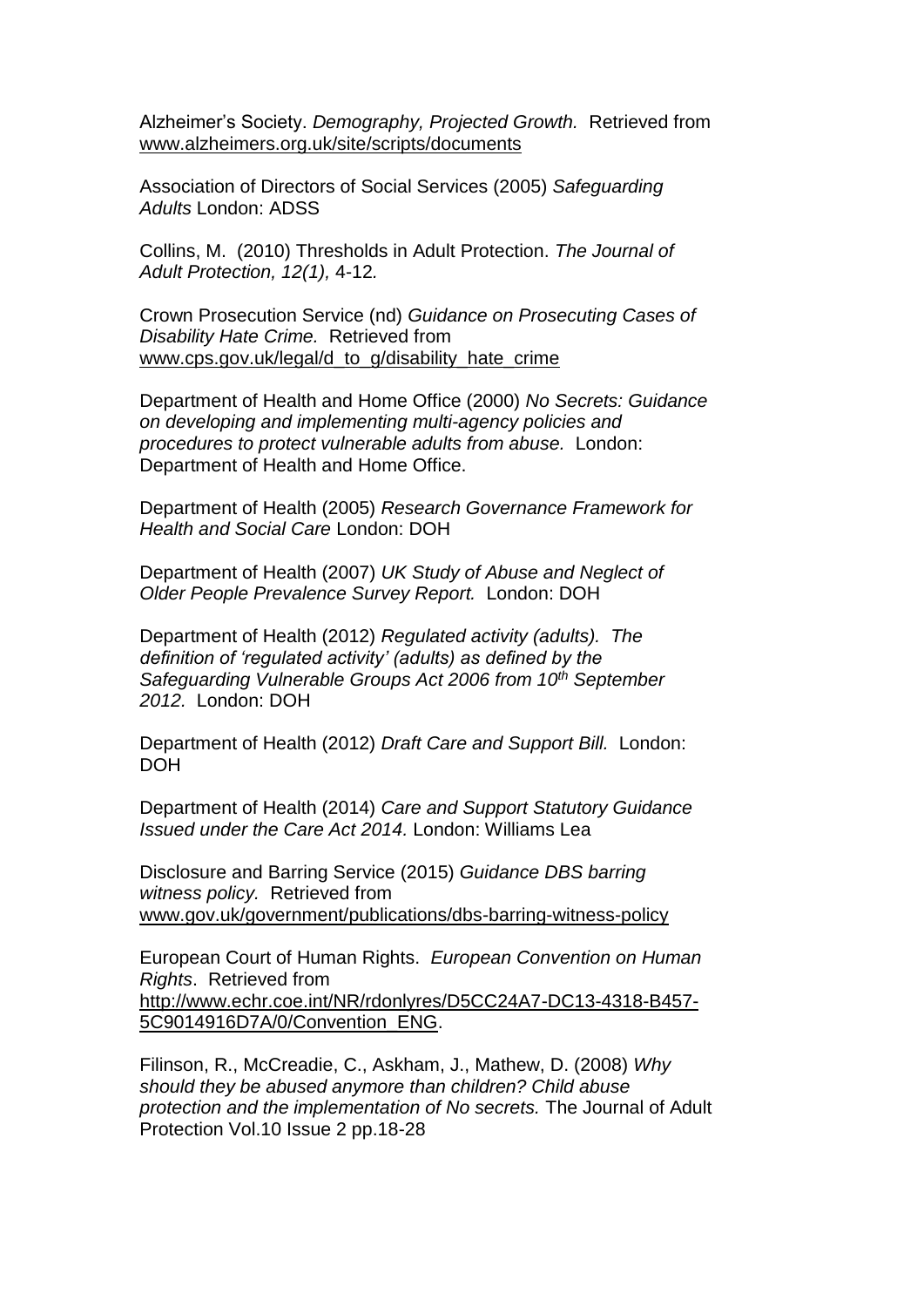Foster, S. (2015) *Defining the Mens Rea in Criminal Attempts – Part 1.* Criminal Law and Justice Weekly Vol 179

Fyson, R. and Kitson, D. (2012) *Outcomes following adult safeguarding alerts: a critical analysis of key factors.* The Journal of Adult Protection: Vol 4. Issue 2. pp. 92-103

Galpin, D. and Parker, J. (2007) *Adult Protection in mental health and impatient settings: an analysis of the recognition of adult abuse and use of adult protection procedures in working with vulnerable adults.*  The Journal of Adult Protection Vol. 9 Issue 2 pp.6- 14

Garside, R. (2004) *Crime, persistent offenders and the justice gap*. London: Crime and Society Foundation

HM Government (2012) *Caring for our Future: Reforming care and support.* London: TSO

Home Office (1986) HOC *45/1986 Police Reports of Convictions and Related Information.* London: Home Office

Home Office (2012) *Home Office Counting Rules (HOCR) for Recorded Crime.* London: Home Office

Ingram, R. (2011) *The Four Situations; a framework for responding to concerns of adult abuse or neglect*. The Journal of Adult Protection Vol 13 issue 2 pp.75-86

Mansell, J., Beadle-Brown, J., Cambridge, P., Milne, A. and Whelton, B. (2009) *Adult Protection: Incidence of Referrals, Nature and Risk Factors in Two English Local Authorities.* Journal of Social Work (2009) *9:23* pp.23-38

Ministry of Justice (2013) *Code of Practice for victims of crime.*  London: Ministry of Justice

National Health Service Information Centre (2012) *Abuse of Vulnerable Adults in England 2010-11: Experimental Statistics, Final Report.* London: NHS Information Centre

Social Care Institute of Excellence *Safeguarding adults: lessons from the murder of Steven Hoskin.* Retrieved from [www.scie.org.uk/socailcaretv/video-player.asp](http://www.scie.org.uk/socailcaretv/video-player.asp)

Stanley, N. and Flynn, M. (2005) *Editorial.* Journal of Adult Protection Vol.7 Issue 4 pp. 2-4

Supreme Court (2009) R (on the application of L) (FC) (Appellant) v

Commissioner of Police of the Metropolis (Respondent)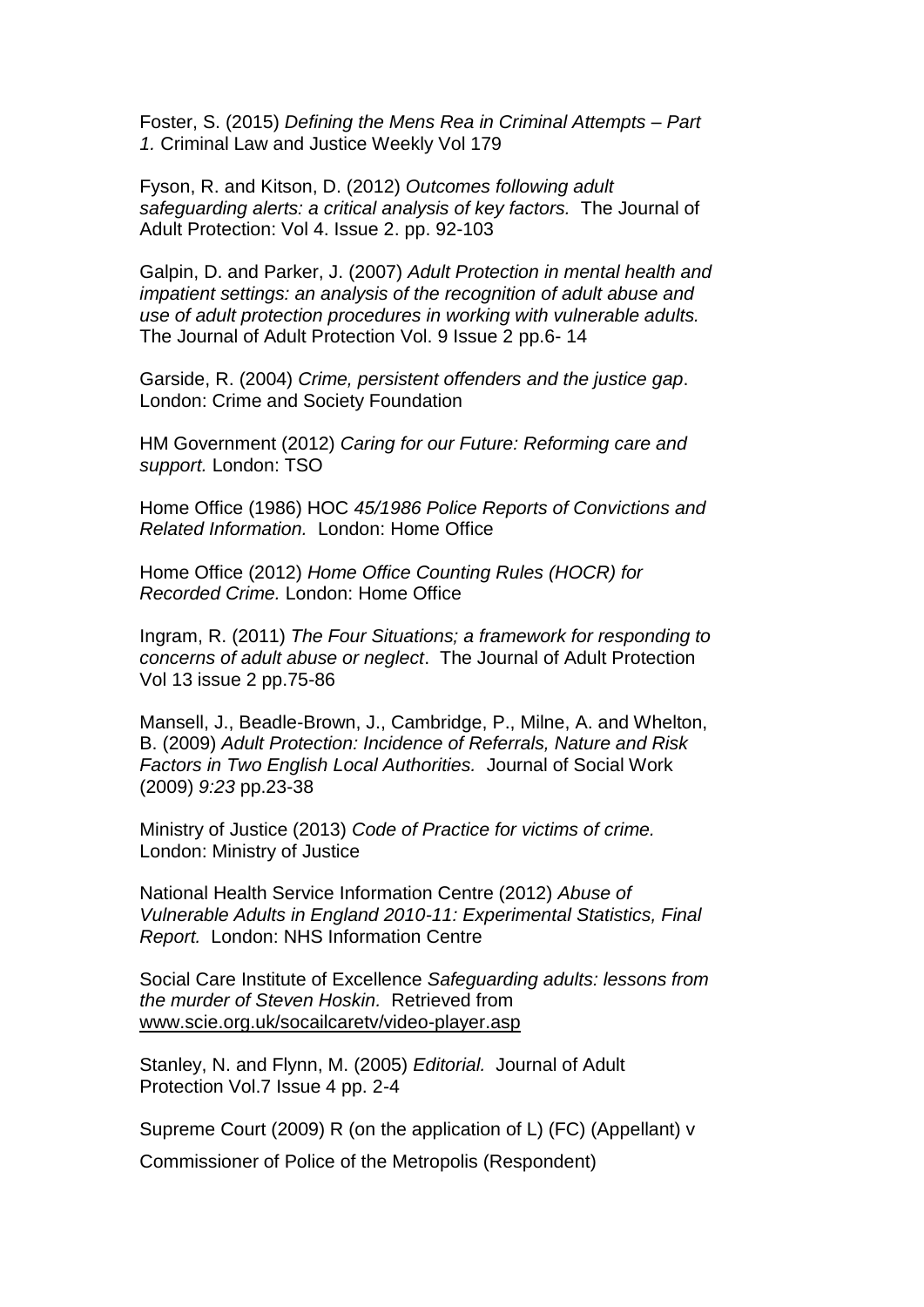The Advocates Gateway (2014) *Identifying Vulnerability in Witnesses and Defendants Toolkit 10*. Retrieved from [www.theadvocatesgateway.org/images/toolkits/10identifyingvulnerabi](http://www.theadvocatesgateway.org/images/toolkits/10identifyingvulnerabilityinwitnessesanddefendants100714.pdf) [lityinwitnessesanddefendants100714.pdf](http://www.theadvocatesgateway.org/images/toolkits/10identifyingvulnerabilityinwitnessesanddefendants100714.pdf)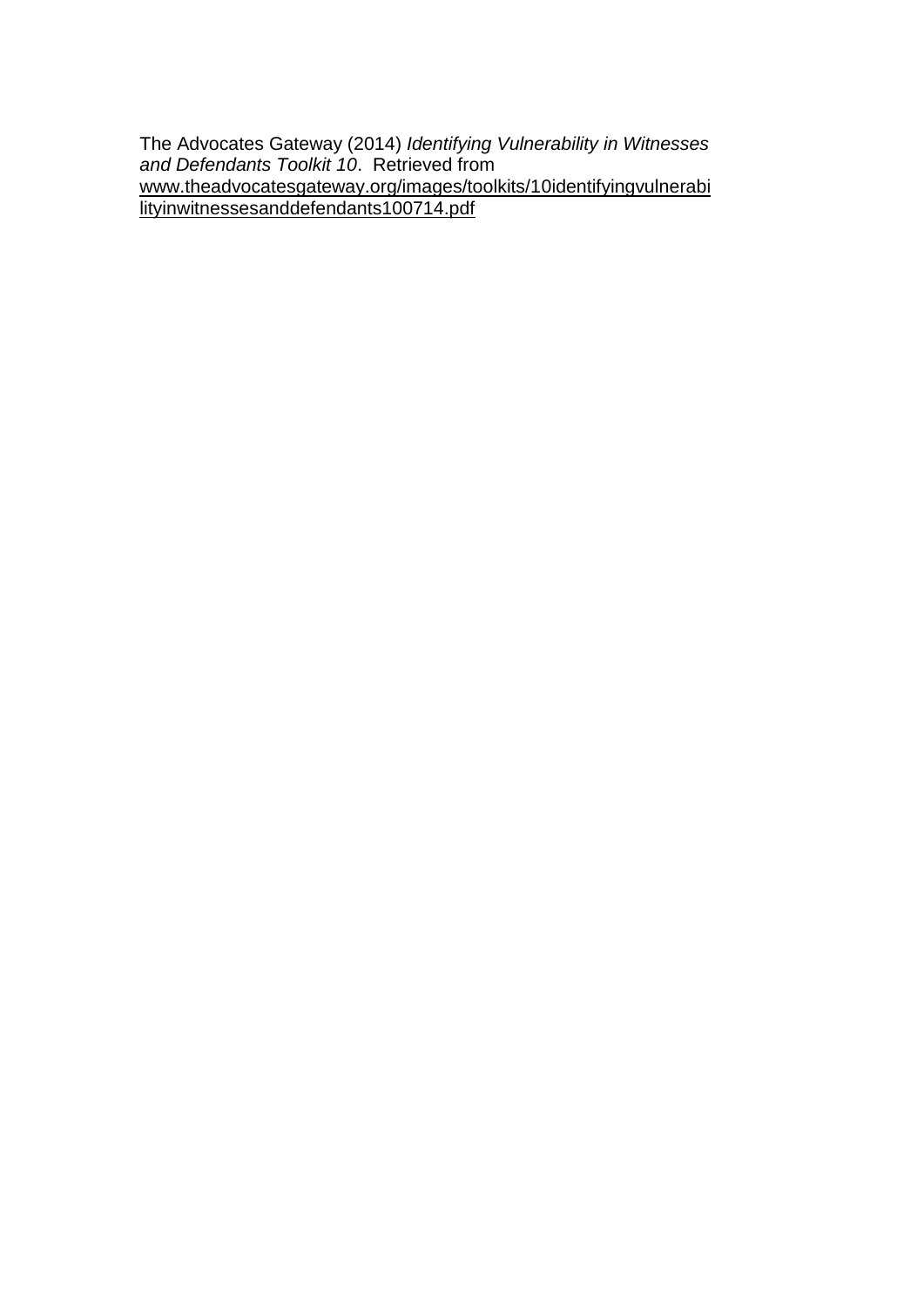| <b>Referral Outcome</b>                   | <b>Volume</b> |
|-------------------------------------------|---------------|
| Single agency referral to local authority | 368           |
| Undetected crimes                         | 367           |
| Suspect released without being charged    | 6             |
| Non-custodial interview                   | 4             |
| <b>Duplicate Records</b>                  | 4             |
| Verifiable information                    |               |

# **750 referrals where a crime was not established**

Table 1

## **108 referrals where a crime had been established**

| <b>Crime</b>                           | <b>Volume</b>  |
|----------------------------------------|----------------|
| Common assault - no injury             | 43             |
| <b>Sexual assault</b>                  | 11             |
| Theft from the victims home            | 10             |
| Actual bodily harm or other injury     | 10             |
| Theft - not classified                 | 9              |
| Rape                                   | 8              |
| Fraud by false representation          | 6              |
| Abuse of position                      | 3              |
| Harassment                             | $\overline{2}$ |
| Grievous bodily harm without intent    | 1              |
| <b>Blackmail</b>                       | 1              |
| Burglary – from the victims home       | 1              |
| Threats to kill                        | 1              |
| <b>Exposure and voyeurism</b>          | 1              |
| Other notifiable offences reported for | 1              |
| statistical purposes                   |                |

Table 2